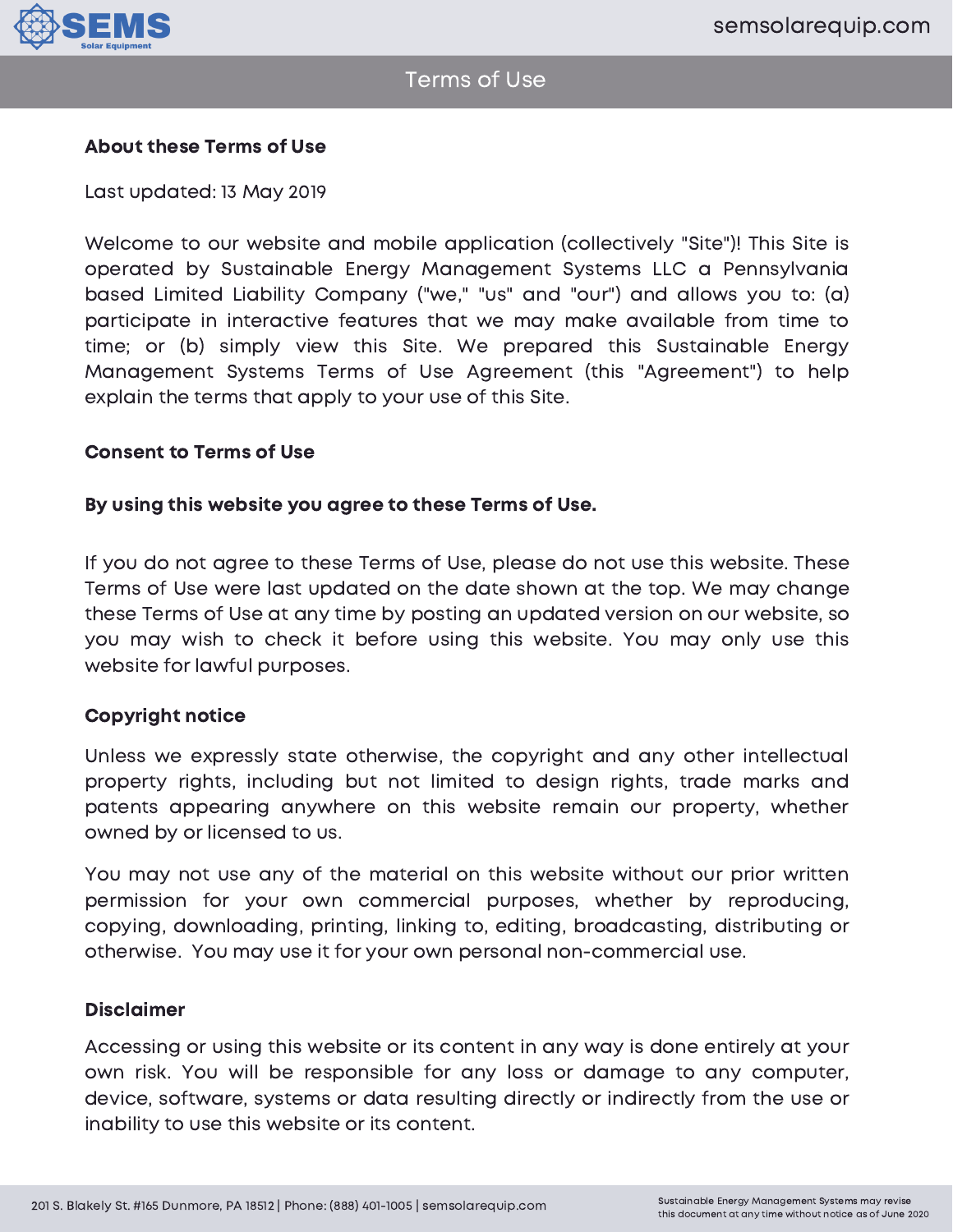

# Terms of Use

We are under no obligation to provide uninterrupted access to this website. We reserve the right to restrict your access to this website at any time and for any reason.

We do not guarantee that the contents of this website will be free of errors, bugs, worms, trojans or viruses or otherwise make any representations as to the quality or accuracy or completeness of the content available on the website including, but not limited to any price quotes, stock availability data or nonfraudulent representations. You are responsible for maintaining appropriate software on your computer or device to protect you from any such errors, bugs, worms, trojans or viruses.

To the fullest extent permissible by law, we exclude any and all liability to you resulting from your use of the website or connected to these Terms of Use. This exclusion includes but is not limited to any type of damages, loss of data, income or profit or loss or damage to property belonging to you or third parties arising from the use of this website or its contents.

Nothing in these Terms of Use is intended to limit our liability to you for death or personal injury resulting from our negligence or that of our employees or agents.

## Links to third party websites

This website may provide links out to websites or other online resources under the control of third parties. Any such links are provided solely for your convenience. We have no control over the contents of these third-party resources. We are not responsible for the contents of any linked websites and do not endorse them in any way.

You can only link to our website with prior written permission from us. We reserve the right to withdraw any such permission at any time.

## Privacy policy

We take your privacy and the protection of your data very seriously. We may gather and/or use certain information about you in accordance with our privacy policy. Please see our separate privacy policy for more information.